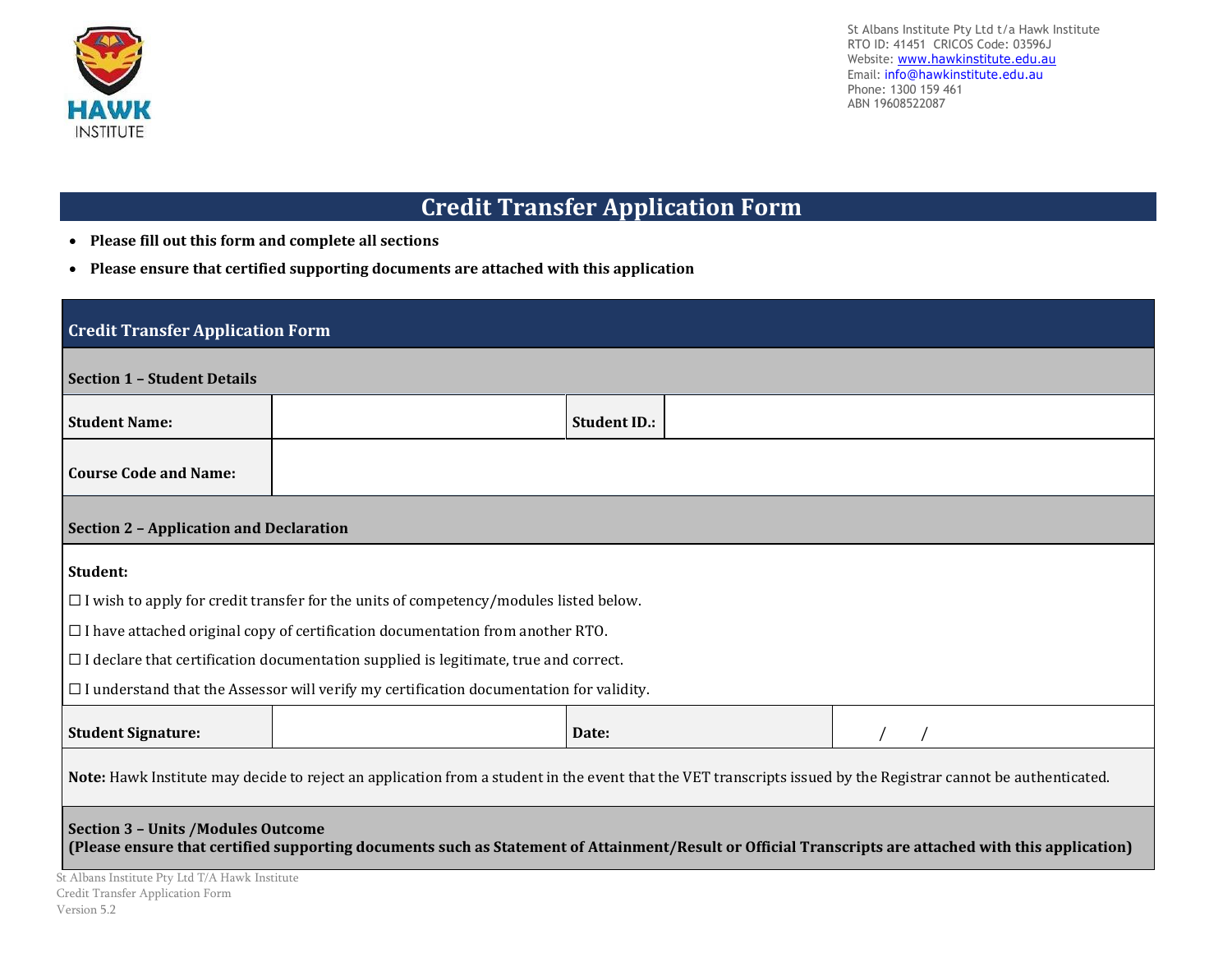

St Albans Institute Pty Ltd t/a Hawk Institute RTO ID: 41451 CRICOS Code: 03596J Website: <u>[www.hawkinstitute.edu.au](http://www.hawkinstitute.edu.au/)</u> Email: [info@hawkinstitute.edu.au](mailto:info@hawkinstitute.edu.au) Phone: 1300 159 461 ABN 19608522087

|                                                                                                       | <b>Student to complete</b>                                           | <b>Assessor Only (FOR OFFICE USE ONLY)</b>                  |                      |                             |                              |                                   |  |  |  |
|-------------------------------------------------------------------------------------------------------|----------------------------------------------------------------------|-------------------------------------------------------------|----------------------|-----------------------------|------------------------------|-----------------------------------|--|--|--|
| <b>Unit Code</b>                                                                                      | <b>Unit Name</b>                                                     | <b>Evidence against the</b><br>credit transfer<br>requested | Evidence<br>supplied | Evidence<br><b>Verified</b> | Assessment<br><b>Outcome</b> | <b>Assessor</b><br><b>Initial</b> |  |  |  |
|                                                                                                       |                                                                      |                                                             | $\Box$               | $\Box$                      |                              |                                   |  |  |  |
|                                                                                                       |                                                                      |                                                             | $\Box$               | $\Box$                      |                              |                                   |  |  |  |
|                                                                                                       |                                                                      |                                                             | □                    | $\Box$                      |                              |                                   |  |  |  |
|                                                                                                       |                                                                      |                                                             | $\Box$               | $\Box$                      |                              |                                   |  |  |  |
|                                                                                                       |                                                                      |                                                             | $\Box$               | $\Box$                      |                              |                                   |  |  |  |
|                                                                                                       |                                                                      |                                                             | $\Box$               | $\Box$                      |                              |                                   |  |  |  |
|                                                                                                       |                                                                      |                                                             | $\Box$               | $\Box$                      |                              |                                   |  |  |  |
|                                                                                                       |                                                                      |                                                             | $\Box$               | $\Box$                      |                              |                                   |  |  |  |
|                                                                                                       |                                                                      |                                                             | $\Box$               | $\Box$                      |                              |                                   |  |  |  |
|                                                                                                       |                                                                      |                                                             | $\Box$               | $\Box$                      |                              |                                   |  |  |  |
| Please note: If you are applying CT (Credit Transfer) for more than 10 units please use the last page |                                                                      |                                                             |                      |                             |                              |                                   |  |  |  |
|                                                                                                       | Section 4 - Assessor Judgement and Declaration (FOR OFFICE USE ONLY) |                                                             |                      |                             |                              |                                   |  |  |  |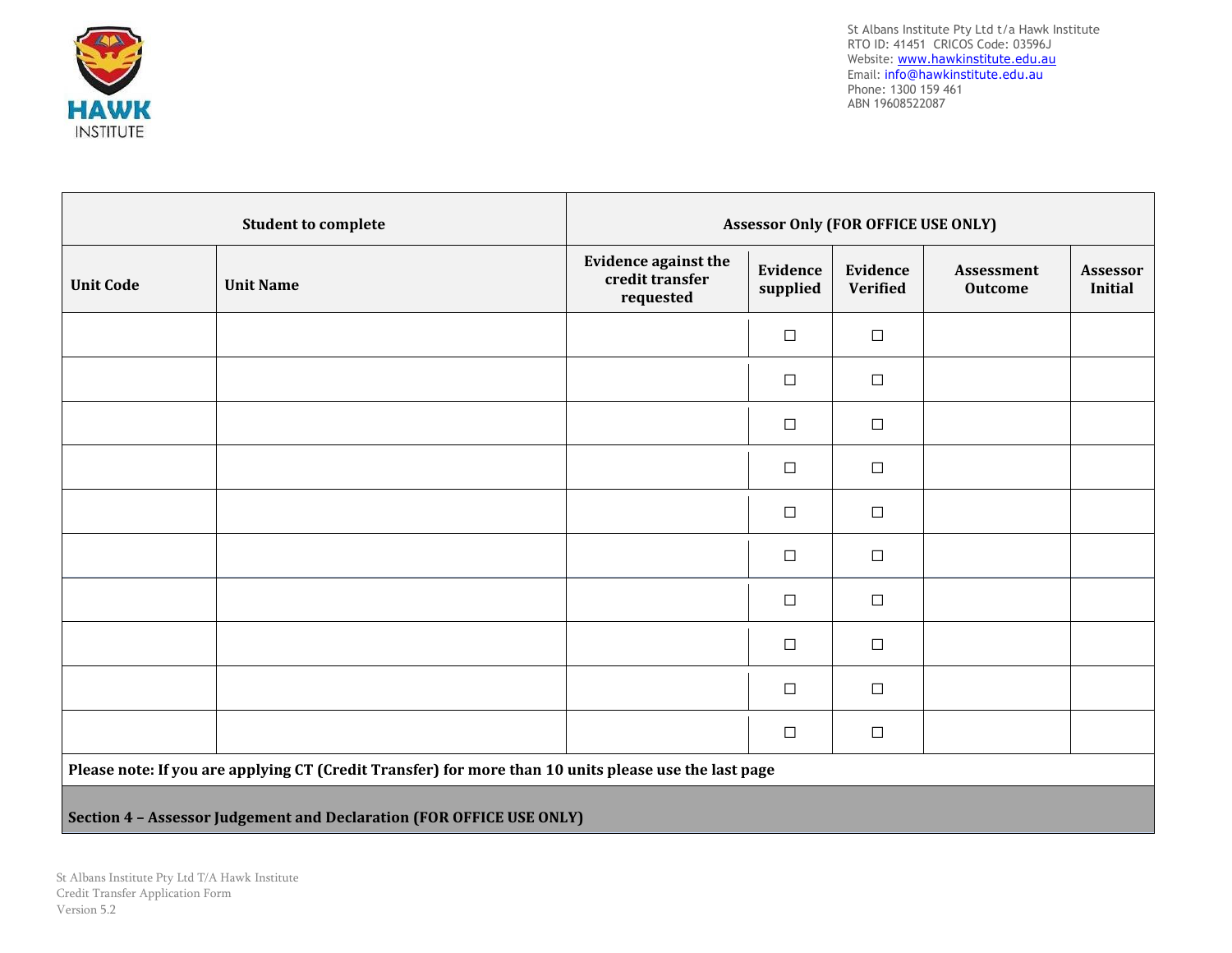

St Albans Institute Pty Ltd t/a Hawk Institute RTO ID: 41451 CRICOS Code: 03596J Website: <u>[www.hawkinstitute.edu.au](http://www.hawkinstitute.edu.au/)</u> Email: [info@hawkinstitute.edu.au](mailto:info@hawkinstitute.edu.au) Phone: 1300 159 461 ABN 19608522087

| $\Box$ I declare that I have verified certification documentation and the documents supplied by the student are legitimate, true and correct. |                            |       |  |          |  |  |  |
|-----------------------------------------------------------------------------------------------------------------------------------------------|----------------------------|-------|--|----------|--|--|--|
| <b>Application Approved:</b> $\Box$ Yes<br>$\square$ No                                                                                       |                            |       |  |          |  |  |  |
| <b>Hawk Institute Assessor</b>                                                                                                                |                            |       |  |          |  |  |  |
| Name:                                                                                                                                         |                            |       |  |          |  |  |  |
| <b>Assessor Signature:</b>                                                                                                                    |                            | Date: |  | Initials |  |  |  |
| <b>Admin Use only</b>                                                                                                                         |                            |       |  |          |  |  |  |
| <b>SMS Updated:</b>                                                                                                                           | $\Box$ Yes $\Box$ No       | Date: |  | Initials |  |  |  |
| Student file updated:                                                                                                                         | $\Box$ Yes $\Box$ No       | Date: |  | Initials |  |  |  |
| <b>Credit Transfer Record</b><br><b>Register Updated:</b>                                                                                     | $\square$ No<br>$\Box$ Yes | Date: |  | Initials |  |  |  |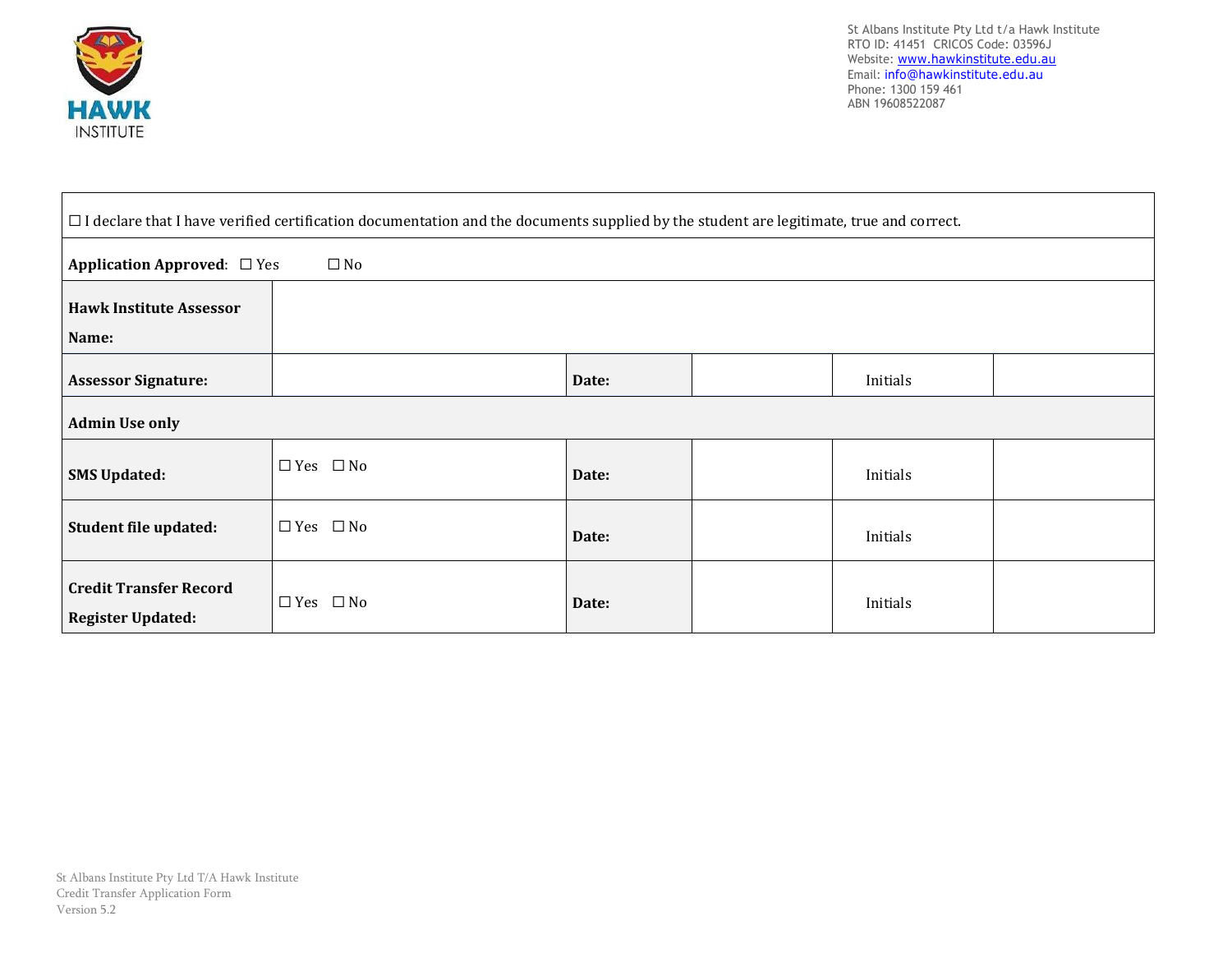

St Albans Institute Pty Ltd t/a Hawk Institute RTO ID: 41451 CRICOS Code: 03596J Website: [www.hawkinstitute.edu.au](http://www.hawkinstitute.edu.au/) Email: [info@hawkinstitute.edu.au](mailto:info@hawkinstitute.edu.au) Phone: 1300 159 461 ABN 19608522087

## **Units/Modules Outcome**

| <b>Student to Complete</b> |                  | <b>Assessor Only</b>                                 |                      |                      |                       |                         |  |  |
|----------------------------|------------------|------------------------------------------------------|----------------------|----------------------|-----------------------|-------------------------|--|--|
| <b>Unit Code</b>           | <b>Unit Name</b> | Evidence against the<br>credit transfer<br>requested | Evidence<br>supplied | Evidence<br>Verified | Assessment<br>Outcome | <b>Assessor Initial</b> |  |  |
|                            |                  |                                                      | $\Box$               | $\Box$               |                       |                         |  |  |
|                            |                  |                                                      | $\Box$               | $\Box$               |                       |                         |  |  |
|                            |                  |                                                      | $\Box$               | $\Box$               |                       |                         |  |  |
|                            |                  |                                                      | $\Box$               | $\Box$               |                       |                         |  |  |
|                            |                  |                                                      | $\Box$               | $\Box$               |                       |                         |  |  |
|                            |                  |                                                      | $\Box$               | $\Box$               |                       |                         |  |  |
|                            |                  |                                                      | $\Box$               | $\Box$               |                       |                         |  |  |
|                            |                  |                                                      |                      | П                    |                       |                         |  |  |

St Albans Institute Pty Ltd T/A Hawk Institute Credit Transfer Application Form Version 5.2